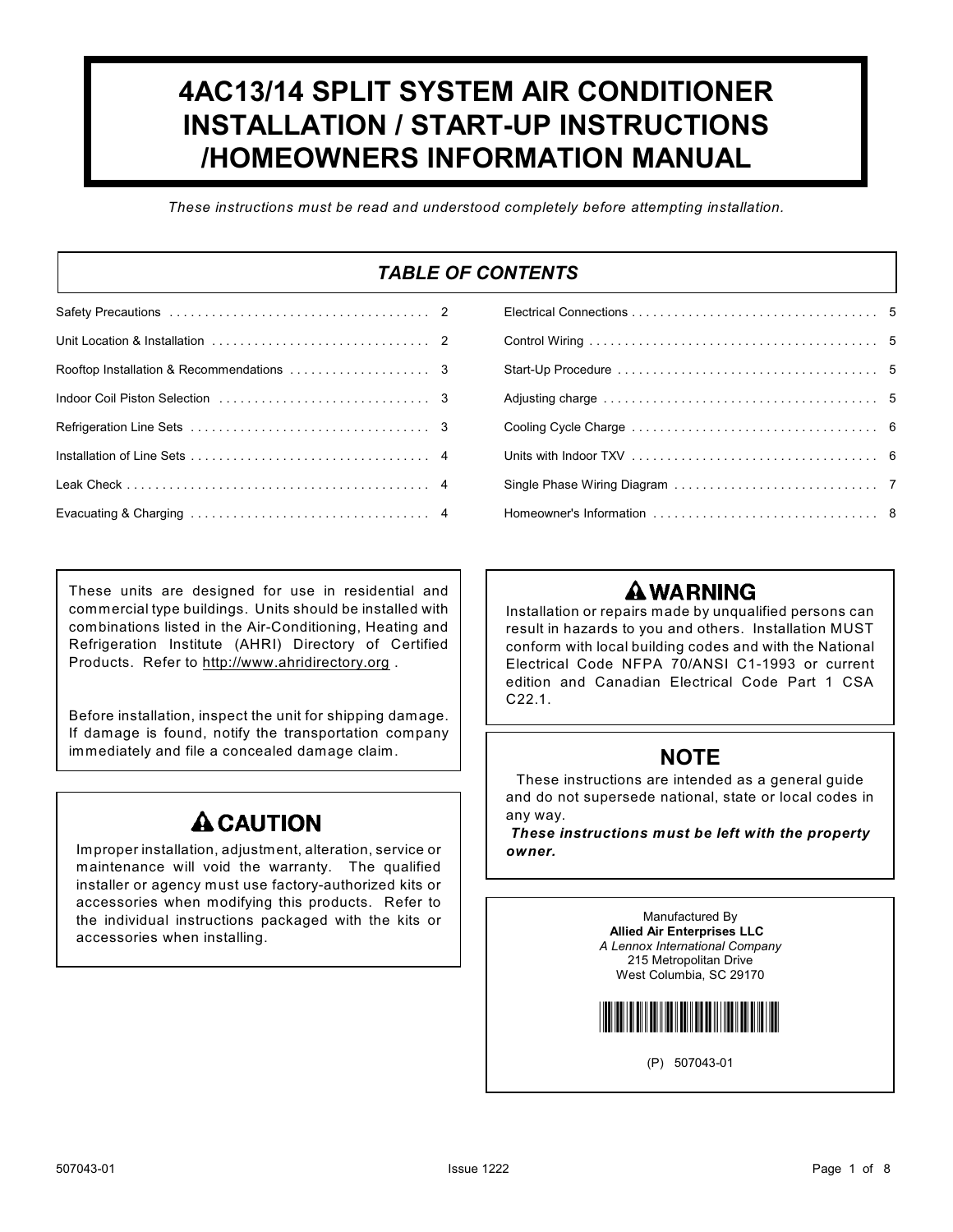### **NOTE TO INSTALLING DEALER**

These instructions and warranty are to be given to the owner or prominently displayed near the indoor air handler unit.

### **A WARNING**

This product and/or the indoor unit it is matched with may contain fiberglass wool.

Disturbing the insulation during installation, maintenance, or repair will expose you to fiberglass wool dust. Breathing this may cause lung cancer. (Fiberglass wool is known to the State of California to cause cancer.)

Fiberglass wool may also cause respiratory, skin, and eye irritation.

To reduce exposure to this substance or for further information, consult material safety data sheets available from your distributor.

# **A WARNING**

Before installing, modifying, or servicing system, main electrical disconnect switch must be in the OFF position. There may be more than 1 disconnect switch. Lock out and tag switch with a suitable warning label. Electrical shock can cause personal injury or death.

# **Safety Precautions**

Follow all safety codes. Wear safety glasses and work gloves. Use quenching cloth for brazing operations. Have fire extinguisher available. Read these instructions thoroughly and follow all warning or cautions attached to the unit.

- 1. Always wear proper personal protection equipment.
- 2. Always disconnect electrical power before removing panel or servicing equipment.
- 3. Keep hands and clothing away from moving parts.
- 4. Handle refrigerant with caution, refer to proper MSDS from refrigerant supplier.
- 5. Use care when lifting, avoid contact with sharp edges.

### **UNIT LOCATION & INSTALLATION**

- **NOTE:** In some cases noise in the living area has been traced to gas pulsations from improper installation of equipment.
- 1. Locate unit away form windows, patios, decks, etc. where unit operation sounds may disturb customer.
- 2. Ensure that vapor and liquid tube diameters are appropriate to capacity of unit.
- 3. Run refrigerant tubes as directly as possible by avoiding unnecessary turns and bends.
- 4. Leave some slack between structure and unit to absorb vibration.
- 5. W hen passing refrigerant tubes through the wall, seal opening with RTV or other silicon-based caulk.
- 6. Avoid direct tubing contact with water pipes, duct work, floor joists, wall studs, floors, walls, and any structure.
- 7. Do not suspend refrigerant tubing from joists and studs with a rigid wire or strap which comes in direct contact with tubing.
- 8. Ensure that tubing insulation is pliable and completely surrounds vapor tube.

W hen outdoor unit is connected to factory-approved indoor unit, outdoor unit contains system refrigerant charge for operation with indoor unit of the same size when connected by 15 ft. of field-supplied tubing. For proper unit operation, check refrigerant charge using charging information located on control box cover.

**IMPORTANT:** Maximum liquid-line size is 3/8 in. O.D. for all residential applications including long lines.

### **Outdoor Section**

Zoning ordinances may govern the minimum distance the condensing unit can be installed from the property line.

### **Install on a Solid, Level Mounting Pad**

The outdoor section is to be installed on a solid foundation. This foundation should extend a minimum of 2" (inches) beyond the sides of the outdoor section. To reduce the possibility of noise transmission, the foundation slab should NOT be in contact with or be an integral part of the building foundation.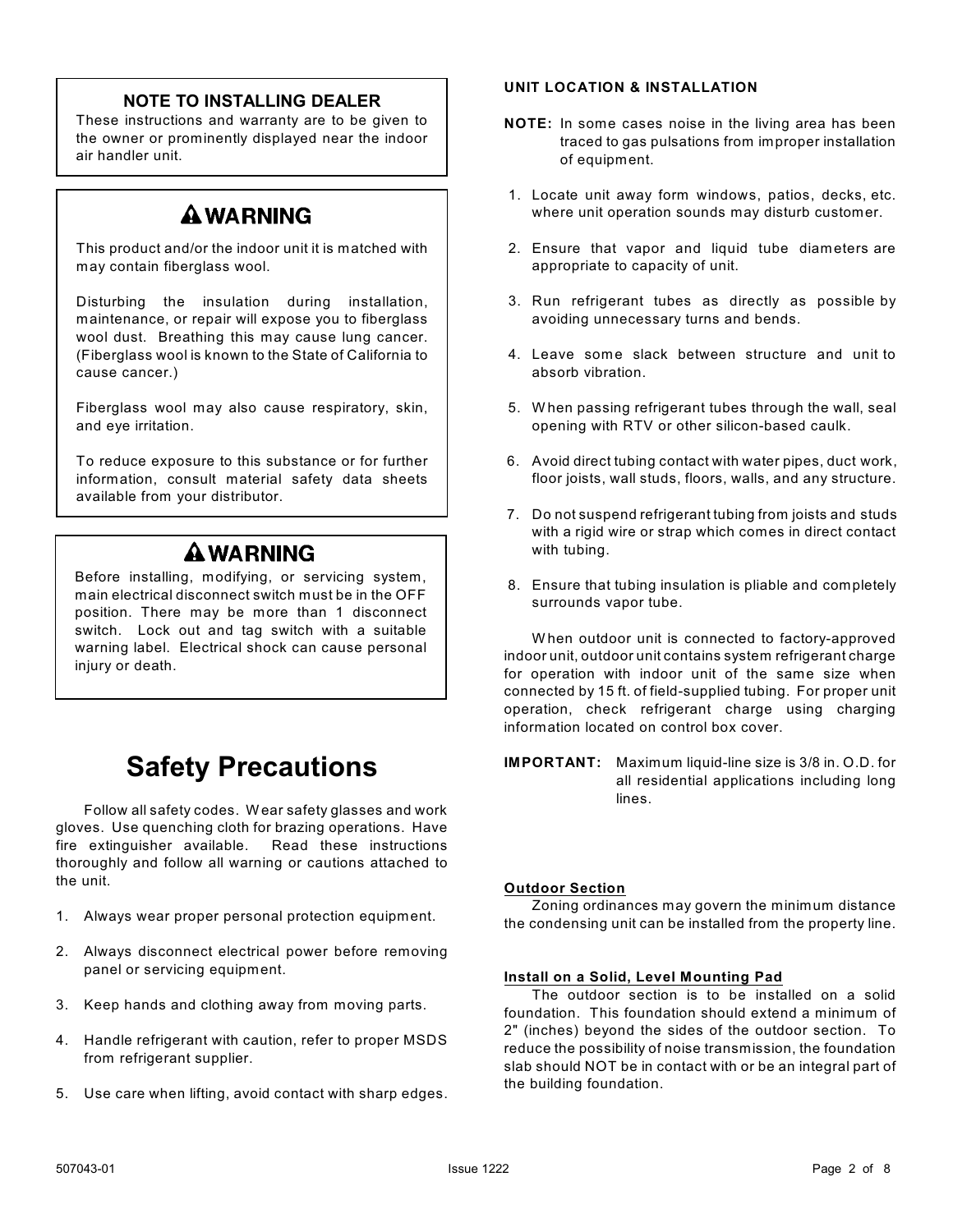### **Elevate Unit**

### **A CAUTION**

Accumulation of water and ice in base pan may cause equipment damage.

Elevate unit per local climate and code requirements to provide clearance above estimated snowfall level and ensure adequate drainage of unit. Use snow stand in areas where prolonged freezing temperatures are encountered.

If conditions or local codes require the unit be attached to pad or mounting frame, tie down bolts should be used and fastened through knockouts provided in unit base pan.

### **Roof Top Installations**

Mount on level platform or frame 6 inches above roof surface. Place unit above a load-bearing wall and isolate unit and tubing set from structure. Arrange supporting members to adequately support unit and minimize transmission of vibration to building. Ensure roof structure and anchoring method is adequate for location. Consult local codes governing rooftop applications.

**NOTE:** Unit must be level to within  $\pm 2^\circ$  ( $\pm 3/8$  in./ft) per compressor manufacturer specifications.

### **Clearance Requirements**

W hen installing, allow sufficient space for airflow clearance, wiring, refrigerant piping, and service. For proper airflow, quiet operation and maximum efficiency. Position so water, snow, or ice from roof or eaves cannot fall directly on unit.



### **DO LOCATE THE UNIT:**

- With proper clearances on sides and top of unit (a minimum of 12" on the three sides, service side should be 24" and 48" on top
- ! On a solid, level foundation or pad
- To minimize refrigerant line lengths

### **DO NOT LOCATE THE UNIT:**

- ! On brick, concrete blocks or unstable surfaces
- Near clothes dryer exhaust vents
- Near sleeping area or near windows
- **.** Under eaves where water, snow or ice can fall directly on the unit
- with clearance less than 2 ft. from a second unit
- with clearance less than 4 ft. on top of unit

### **Indoor Coil Piston Selection**

The outdoor section must be matched to a factory approved indoor section. It is mandatory that the installer ensure that the correct piston or TXV is installed in the indoor section. If necessary remove the existing piston and replace it with the correct piston or TXV. See indoor unit instructions for details of changing the piston or TXV. Contact your distributor for accessory piston kits.

The correct piston size is shipped with the outdoor unit, and also listed in the specification sheet. Do not use the piston that comes with the indoor unit, unless it matches the one listed on the outdoor unit.

### **Refrigeration Line Sets**

 Use only refrigeration grade copper tubes. Split systems may be installed with up to 50 feet of line set (no more than 20 feet vertical) without special consideration (see long line set guide lines).

|       | <b>13 SEER</b> |               | 14 SEER        |               |
|-------|----------------|---------------|----------------|---------------|
| Model | Liquid<br>Line | Vapor<br>Line | Liquid<br>Line | Vapor<br>Line |
| 18    | 3/8 or 1/4     | 5/8           | 3/8            | 3/4           |
| 24    | 3/8 or 1/4     | 5/8           | 3/8            | 3/4           |
| 30    | 3/8            | 3/4           | 3/8            | 3/4           |
| 36    | 3/8            | 3/4           | 3/8            | 7/8           |
| 41    |                |               | 3/8            | 7/8           |
| 42    | 3/8            | 3/4           | 3/8            | 7/8           |
| 47    |                |               | 3/8            | 7/8           |
| 48    | 3/8            | 7/8           | 3/8            | 7/8           |
| 60    | 3/8            | 7/8           | 3/8            | 11/8          |

Fittings should be supplied by the installer.

Do not leave the lines open to the atmosphere for any period of time, moisture, dirt and bugs may contaminate the lines.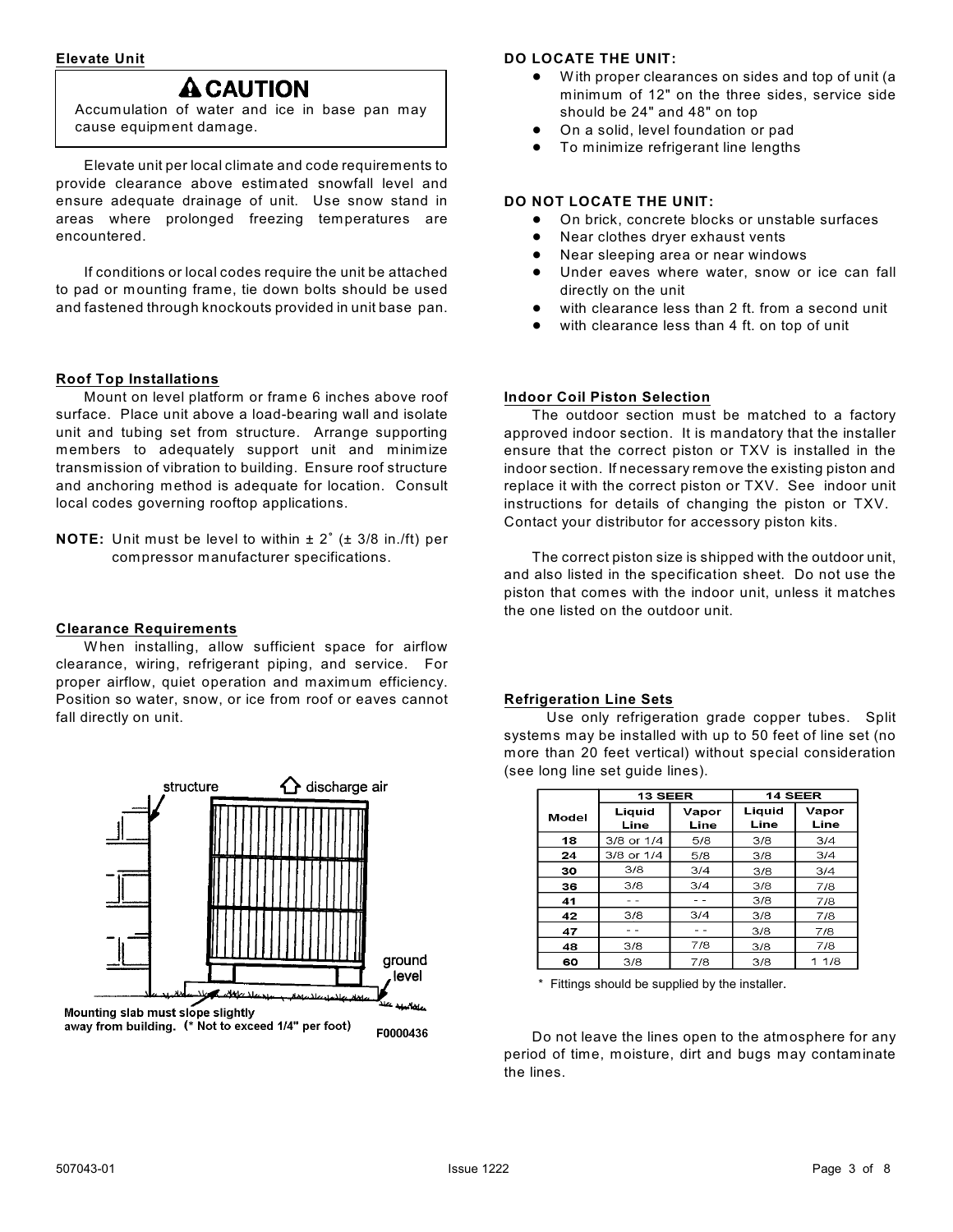### **Installation Of Line Sets**

DO NOT fasten liquid or suction lines in direct contact with the floor or ceiling joist. Use an insulated or suspension type of hanger. Keep both lines separate, and always insulate the suction line. Long liquid line runs (30 feet or more) in an attic will require insulation. Route refrigeration line sets to minimize length.

DO NOT let refrigerant lines come in direct contact with foundation. W hen running refrigerant lines through the foundation or wall, openings should allow for a sound and vibration absorbing material to be placed or installed between tubing and foundation. Any gap between foundation or wall and refrigerant lines should be filled with a vibration damping material.

# **A CAUTION**

If ANY refrigerant tubing is buried, provide a 6 inch vertical rise at service valve. Refrigerant tubing lengths up to 36 inches may be buried without further special consideration. For lengths above 36 inches, consult your local distributor.

Before making braze connections, be sure all joints are clean. Before heat is applied for brazing, dry nitrogen should be flowing through the tubing to prevent oxidation and scale formation on the inside of the tubing.

The following is the recommended method for making braze connections at the refrigerant line connections:

- 1. Debur and clean refrigerant tube end with emery cloth or steel brush.
- 2. Insert tubing into swage fitting connection.
- 3. W rap wet rags over valves to protect from heat.
- 4. Allow dry nitrogen to flow through refrigerant lines.
- 5. Braze joint, using a suitable brazing alloy for copper to copper joints.
- 6. Quench the joint and tubing with water using a wet rag. Leave rag on fitting body and re-wet with water to help cool area.

### **Leak Check**

Refrigeration lines and indoor coil must be checked for leaks after brazing and before evacuation. The recommended procedure is to apply a trace amount of vapor refrigerant (approximately two ounces or 3 psig) into the line set and indoor coil, then pressurize with 150 psig of dry nitrogen. Use a refrigerant leak detector to check all joints. The system may also be checked for leaks using a halide torch or pressure and soapy solution. After completion of leak check, relieve all pressure from system before evacuation.

**Evacuating And Charging Instructions**

# A WARNING

It is unlawful to release refrigerants into the atmosphere.

These outdoor units are pre-charged at the factory with adequate refrigerant to handle **15 feet** of refrigerant tubing.

- 1. Connect the vacuum pump to the center hose of the manifold gauge set, the low-pressure manifold gauge to the vapor service valve and the high pressure manifold gauge to the liquid service valve.
- 2. The valves should be kept in the "front seated" (closed) position. This will allow evacuation of the refrigeration lines and the indoor coil, without disturbing the factory charge in the outdoor unit.
- 3. Follow the vacuum pump manufacturer's instructions. Allow the pump to operate until the system has been evacuated down to 300 microns. Allow the pump to continue running for an additional 15 minutes. Turn OFF the pump and leave the connections secured to the two (2) service valves. After 5 minutes, if the system fails to hold 1000 microns or less, check all connections for tight fit and repeat the evacuation procedure.
- 4. Isolate the vacuum pump from the system by closing the shutoff valves on the gauge-set. Disconnect the vacuum pump.
- 5. After evacuation of the connecting lines, remove the service valve cap and fully insert the hex wrench into the stem. A back-up wrench is required on the valve body to open the valve stem. Back-out counterclockwise until the valve stem just touches the coined edge.

Replace service valve cap and torque to 8-11 ft-lb on 3/8" valves; 12-15 ft-lb on 3/4" valves; 15-20 ft-lb on 7/8" valves.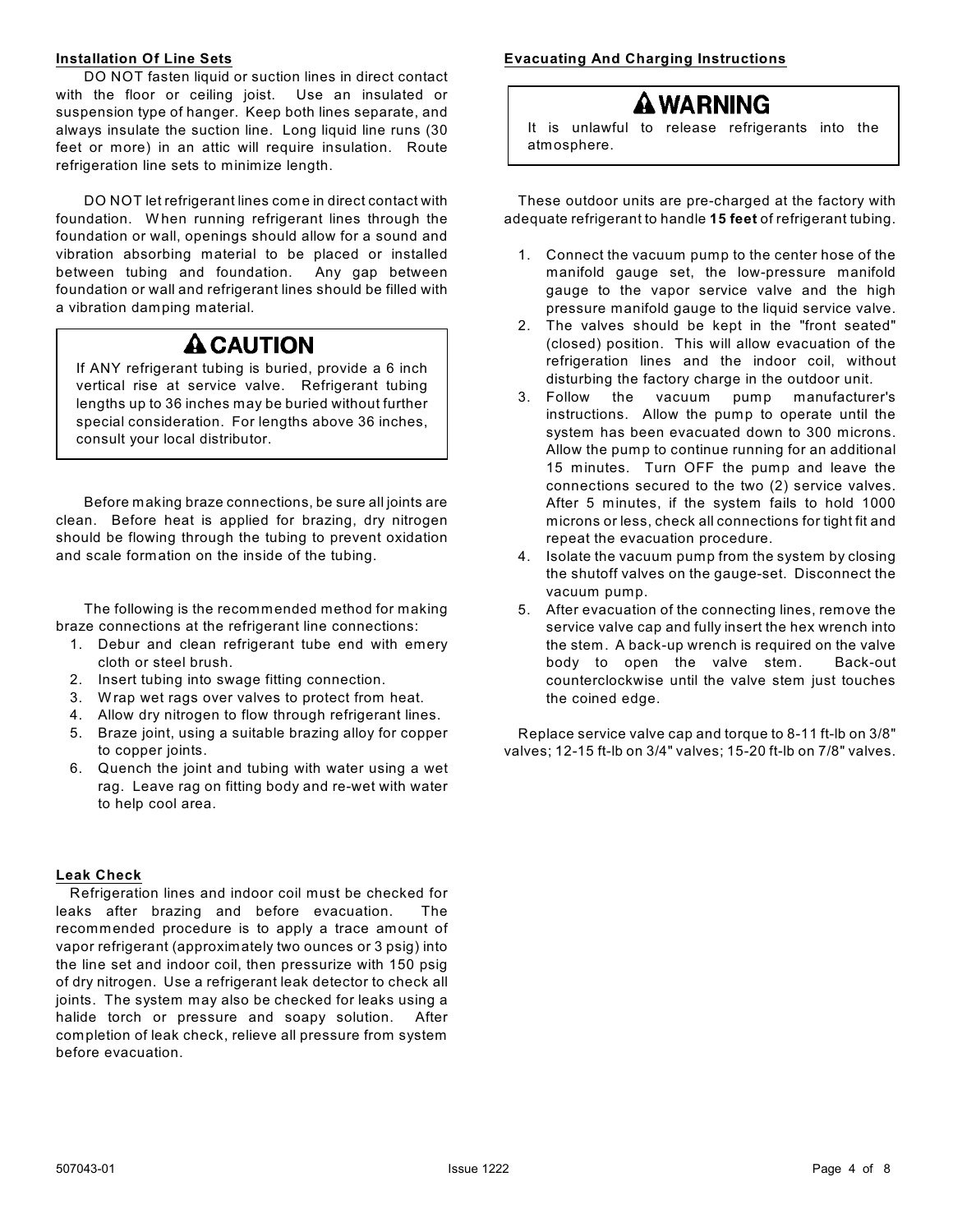# **A WARNING**

*ELECTRICAL SHOCK HAZARD!* Turn OFF electric power before connecting unit, performing any maintenance or removing panels or doors. More than one disconnect may be required to turn off all power.

### **FAILURE TO DO SO COULD RESULT IN BODILY INJURY OR DEATH.**

Be sure to check all local codes to determine that the unit is installed in accordance with local requirements. Consult the National Electric Code for wire size requirements. Use 60° C or higher copper wires only. Always provide ground connections to the outdoor unit. Power supply must agree with rating on unit nameplate.

Provide line voltage power supply to unit from a properly sized disconnect switch. Route power and ground wires from disconnect switch to unit. Line voltage connections are made at the line side of the contactor in the control box of the outdoor unit. Follow the wiring diagram attached to inside of the access panel.

Proper circuit protection recommendations are indicated on Unit Rating Plate. Time delay fuses are required to prevent blowing due to starting current (the current in rush when equipment starts is referred to as the Locked Rotor Amps or (LRA).

Remove access panel to gain access to unit wiring. Extend wires from disconnect through power wiring hole provided and into unit control box. Flexible conduit is required for the swing out control box feature.

### **A WARNING**

The unit cabinet must have an uninterrupted or unbroken ground. The ground must be installed in accordance with all electrical codes. Failure to follow this warning can result in an injury, fire, or death.

Connect ground wire to ground connection in control box for safety. Connect power wiring to contactor.

High voltage power connections to 3-phase models is made to "Pig Tail" leads with field supplied splice connectors.

### **Control Wiring**

The control voltage is 24 Vac. NEC Class I insulated 18 AW G is required for control wiring. For lengths longer than 150 feet, contact your local distributor for technical service.

Ensure the room thermostat is properly installed per instructions shipped with room thermostat. Generally the

thermostat should not be exposed to sunlight, drafts or vibration and should not be mounted on exterior walls.

### **AWARNING**

Low voltage wiring must be separated from high voltage wiring.

Low voltage connections should be in accordance to the wiring diagram.

### **Typical Low Voltage Connection**



### **Start-Up Procedure**

- 1. Close electrical disconnects to energize system.
- 2. Set room thermostat at desired temperature. Be sure set point is below indoor ambient temperature.
- 3. Set the system switch of the thermostat on COOL and fan switch for continuous operation (ON) or AUTO, as desired.
- 4. Adjust refrigerant charge per "Adjusting Charge" section.

### **Adjusting Charge**

Factory charge is shown on the rating label located on the access panel.

**All units are factory charged for 15 feet of connecting line set.** Charge should be adjusted for line set lengths other than 15 feet. For line sets shorter than 15 feet in length, remove charge. For line sets longer than 15 feet, add charge. Oil charge is sufficient for all line lengths.

| <b>Refrigeration Charge Adjustment</b> |                     |  |  |  |
|----------------------------------------|---------------------|--|--|--|
| Liquid Line Diameter                   | Oz. Per Linear Foot |  |  |  |
| 318"                                   |                     |  |  |  |

Before final adjustment is made to the refrigerant charge, check for proper indoor airflow. Recommended airflow is **350-450 CFM per ton** (12,000 Btuh) through a **wet coil**. Refer to indoor unit instructions for methods of determining air flow and blower performance.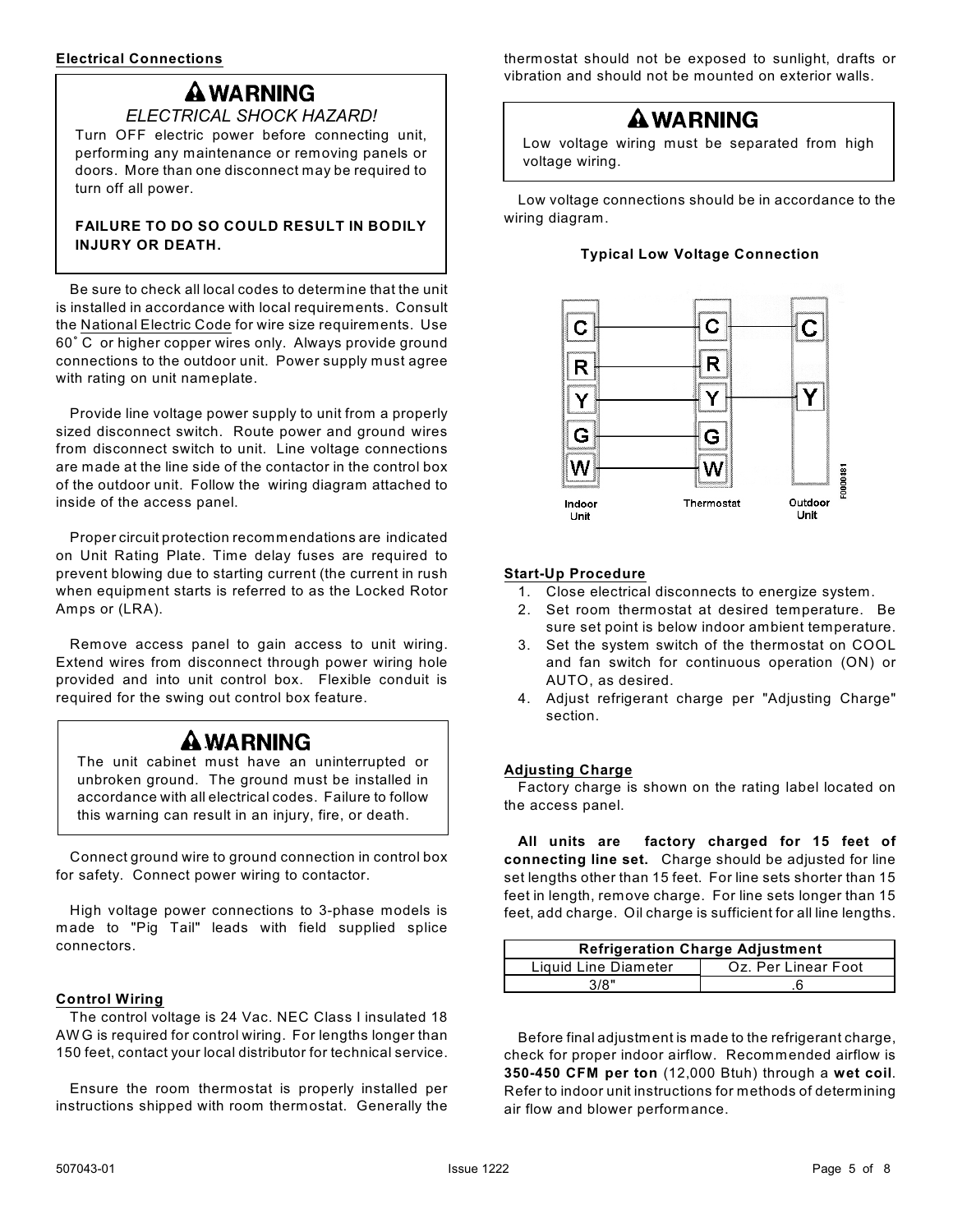### **Cooling Cycle Charge Adjustment Procedure**

#### Units with Indoor Pistons

Units installed with indoor pistons require charging with the superheat method.

The following procedure is valid when indoor airflow is within ± 20% of its rated CFM.

- 1. Operate unit a minimum of 10 minutes before checking charge.
- 2. Measure suction pressure by attaching a gage to suction valve service port. Determine saturation temp from T/P chart.
- 3. Measure suction temperature by attaching an accurate thermistor type or electronic thermometer to suction line at service valve.
- 4. Calculate superheat (measured temp. saturation temp.).
- 5. Measure outdoor air dry-bulb temperature with thermometer.
- 6. Measure indoor air (entering indoor coil) wet-bulb temperature with a sling psychrometer.
- 7. Compare superheat reading at service valve with the chart located on control box cover.
- 8. If unit has a higher suction line temperature than charted temperature, add refrigerant until charted temperature is reached.
- 9. If unit has a lower suction line temperature than charted temperature, reclaim refrigerant until charted temperature is reached.
- 10. Remove charge if superheat is low and add charge if superheat is high.

### **Units with Indoor TXV**

Units installed with cooling mode TXV require charging with the subcooling method.

- 1. Operate unit a minimum of 10 minutes before checking charge.
- 2. Measure liquid service valve pressure by attaching an accurate gage to service port. Determine saturation temp. from T/P chart.
- 3. Measure liquid line temperature by attaching an accurate thermistor type or electronic thermometer to liquid line near outdoor coil.
- 4. Calculate subcooling (saturation temp.— measured temp.) and compare to table on back of control box cover.
- 5. Add refrigerant if subcooling is lower than range shown in table. Recover refrigerant to decrease subcooling.
- 6. If ambient temp. is lower than 65° F, weigh refrigerant according to the name plate data.

**NOTE: If a TXV is installed on indoor unit, a hard start kit will be required on all models with reciprocating compressors. Refer to the specification sheet for details. Hard start kits are also recommended for areas with utility power lower than 208 Vac.**

### **SYSTEM OPERATION**

The outdoor unit and indoor blower cycle on demand from the room thermostat. W hen the thermostat blower switch is in the ON position, the indoor blower operates continuously.

### **Filter Drier**

The outdoor unit is equipped with a filter drier. If replacement is necessary, order new dryer according to the service parts manual.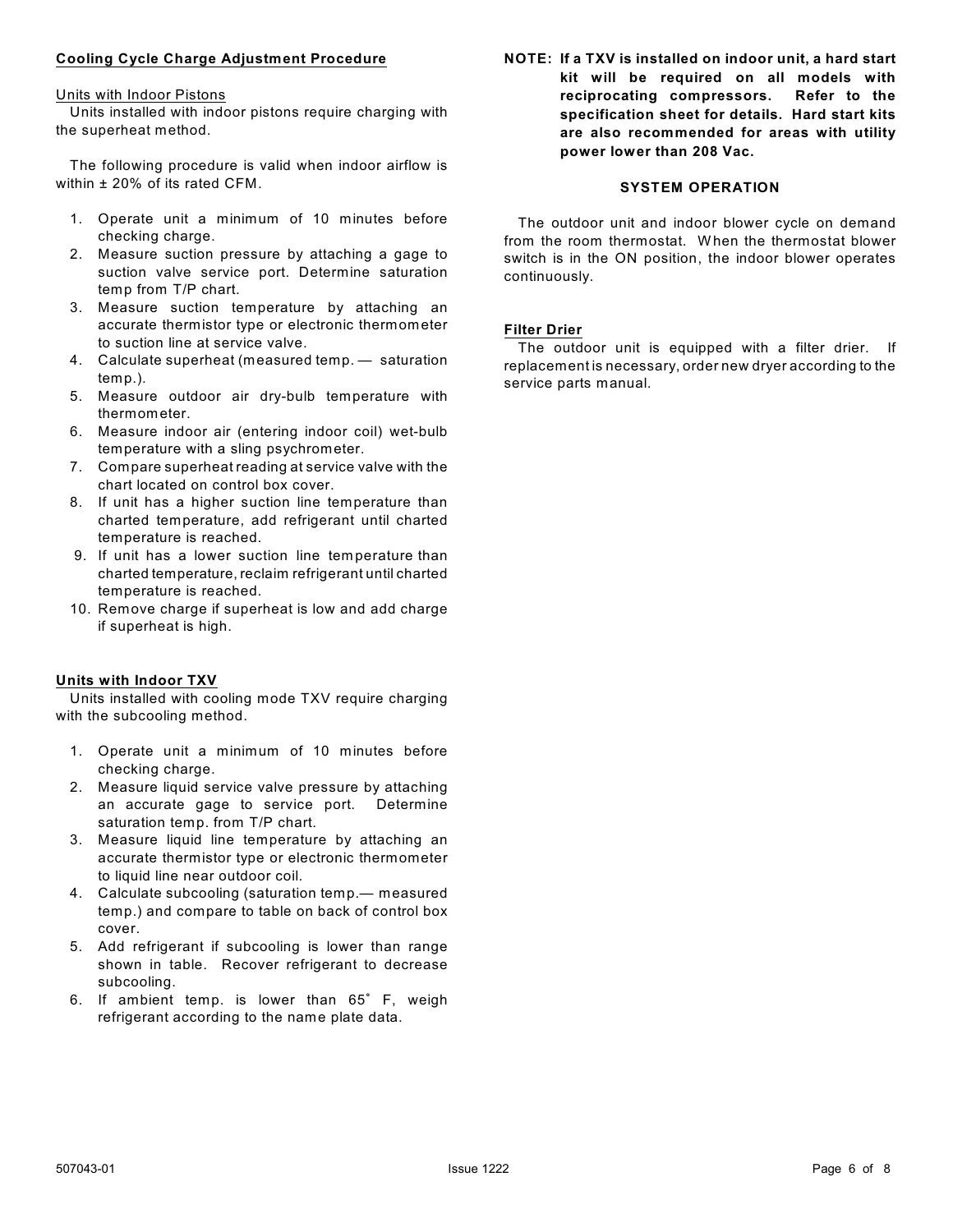# **A/C SINGLE PHASE WIRING DIAGRAM**